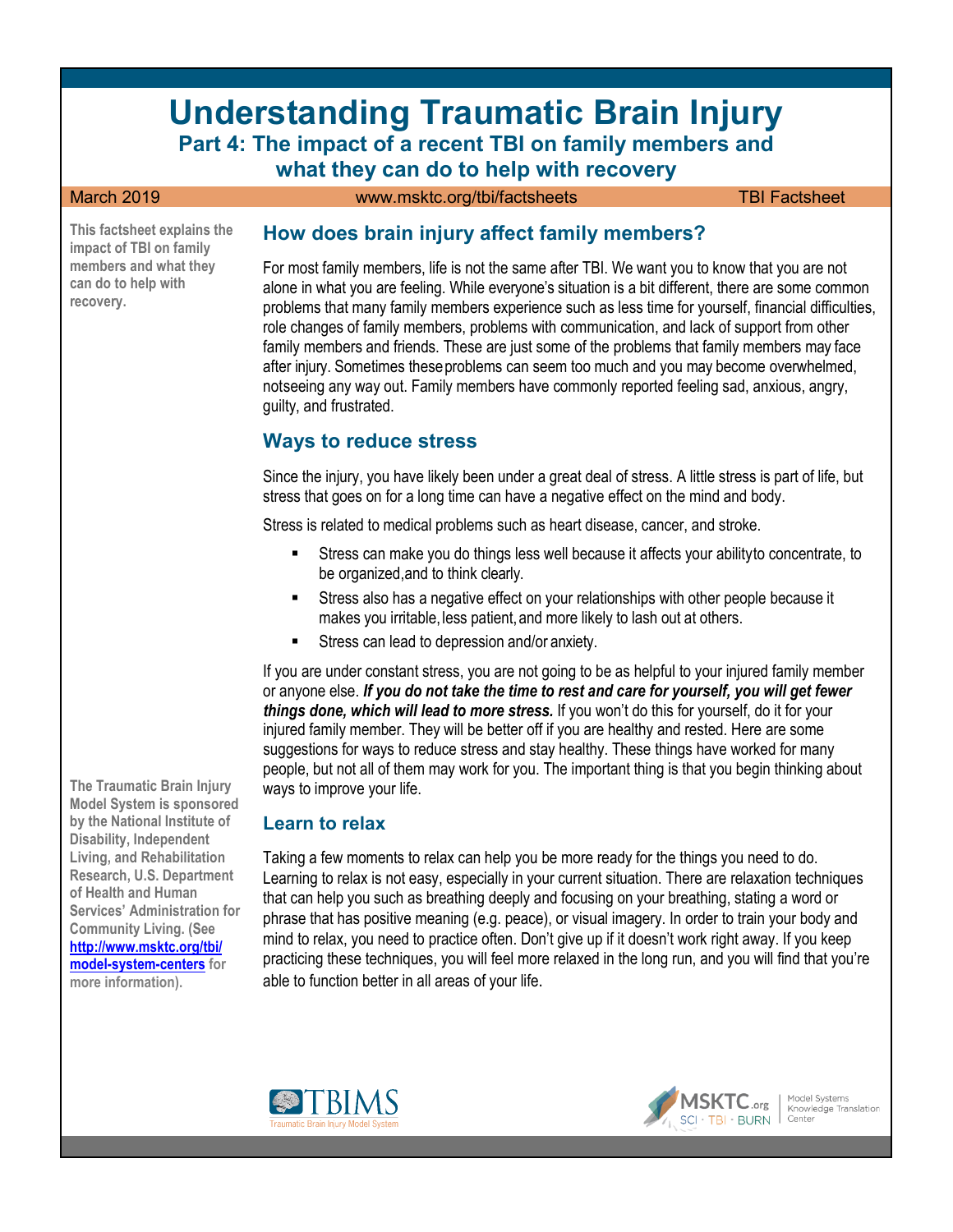#### **Learn which coping strategies work for you**

No matter what was going on in your life before, the injury has caused changes. You may never have experienced anything similar to the injury, and some of your usual coping strategies may not work in your current situation. The best thing that you can do for yourself is to be open to trying new ways of coping and find out what works for you.

Some coping strategies that others have found helpful:

- Taking time for yourself
- Keeping a regular schedule for yourself
- Getting regular exercise such as taking a20- 30 minute walk each day
- Participating in support groups
- Maintaining a sense of humor
- Being more assertive about getting the support you need
- Changing roles and responsibilities within the family

### **Learn how to reward yourself**

Everyone needs something to look forward to. You'll probably say, "I have no time; it's impossible." Just remember that you will be more ready to do the things you have to do if you take some time to do some things that you want to do.Even if you have very limited time, you can find some small way to reward yourself. Promise yourself a cup of your favorite coffee or an opportunity to watch a good TV show or read something you enjoy.

# **Problem-solving for caregivers**

Sometimes you may feel overwhelmed by problems. There may be so many problems that you're not sure which one to tackle first. You can only solve one problem at a time, so pick one. Use the problem solving steps below to find a good solution. Try to choose a smaller problem to solve first. This will give you practice and make you more confident about solving bigger problems. If you deal with problems in this way, they may seem easier to handle.

# **Steps in Problem Solving**

- Identify the problem: What is the problem? Define it as clearly and specifically as possible. Remember that you can only solve one problem at a time.
- Brainstorm solutions: What can be done? Think of as many things as you can. Don't worry about whether they sound silly or realistic. This is the time to think about all possibilities, even the ones that you don't think will happen. Be creative.
- Evaluate the alternatives: Now you will start thinking about the consequences of the ideas you came up with in Step 2. For each idea, make a list of positives on one side of the page and a list of negatives on the other side.
- Choose a solution: Pick the solution with the best consequences based on your list of positives and negatives. Keep in mind that more positives than negatives is not always the best rule. Sometimes you will have one negative that outweighs many positives.
- Try the solution: Try out the idea you have chosen. Give it more than one chance to work. If it doesn't work right away, try to figure out why. Was there some consequence you didn't think of? Is there another problem in the way that could be easily solved?
- If your first solution doesn't work, try another one: Don't give up. Everything doesn't always work out the first time. You can learn from your mistakes; they may help you to choose a better solution next time.



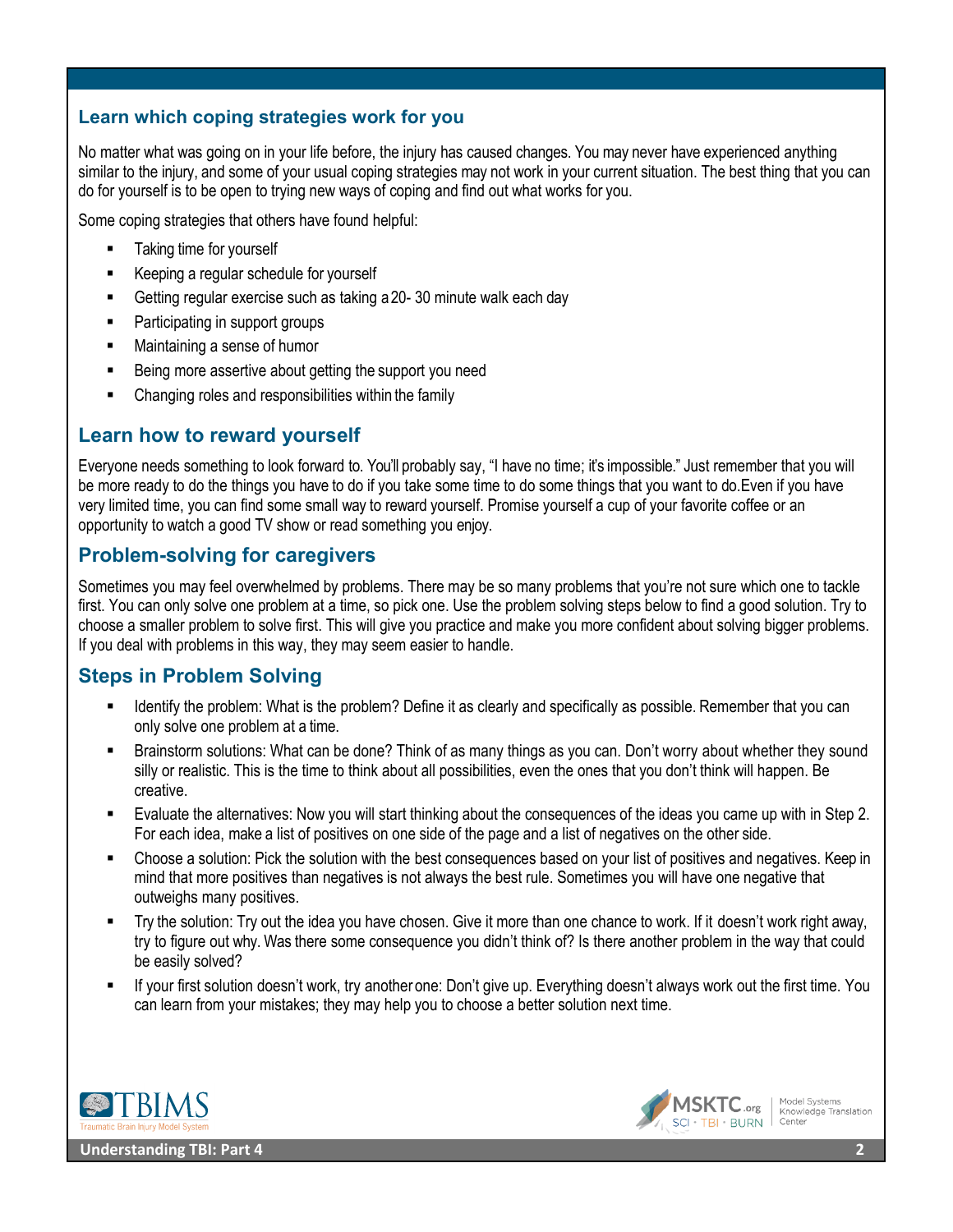# **Ways family members can help the injured person**

The treatment team can provide you with guidance in how to help the person while not giving them too much or too little assistance. Attending therapy when possible and working with the therapists and nurses are the best ways to learn to help the person before discharge from the hospital.

The following recommendations are intended to help families and caregivers care for their loved one once they have returned home. Not all of the following recommendation may apply to your situation.

#### **Provide structure and normalcy to daily life**

- Establish and maintain a daily routine this helps the person feel more secure in their environment.
- **Place objects the person needs within easy reach.**
- Have the person rest frequently. Don't let the person get fatigued.
- Be natural with the person and help them to maintain their former status in the family. Communication is important to the person's recovery. Although they may not be able to speak, they should continue to be involved in as normal a social world as possible.
- **Include the person in family activities and conversations.**
- Keep a calendar of activities visible on the wall. Cross off days as they pass.
- Maintain a photo album with labeled pictures of family members, friends, and familiar places.

#### **Provide support in a respectful way**

- Try not to overwhelm the person with false optimism by saying statements like "You will be alright" or "You will be back to work inno time."
- Point out every gain the person has made since the onset of the injury. Avoid comparing speech, language or physical abilities prior to the injury with how they are now. Look ahead and help the person to do the same.
- Treat the person as an adult by not talking down to them.
- Respect the person's likes and dislikes regarding food, dress, entertainment, music, etc.
- Avoid making the person feel guilty for mistakes and accidents such as spilling something.
- If the person has memory problems, explain an activity as simply as possible before you begin. Then as you do the activity, review with the person each step in more detail.

#### **Avoid over-stimulation**

Agitation can be heightened by too much activity and stimulation.

- Restrict the number of visitors (1 or 2 at a time).
- Not more than one person should speak at a time.
- Use short sentences and simple words.
- **Present only one thought or command at a time and provide extra response time.**
- Use a calm, soft voice when speaking withthe person.
- Keep stimulation to one sense (hearing,visual or touch) at a time.
- Avoid crowded places such as shopping malls and stadiums.

# **Safety Tips**

The person who has confusion or impaired judgment may be unable to remember where dangers lie or to judge what is dangerous (stairs, stoves, medications). Fatigue and inability to make the body do what one wants can lead to injury. Therefore, it is very important that a brain injured person live in an environment that has been made as safe as possible. The following are some safety guidelines to use in the home:





Model Systems<br>Knowledge Translation